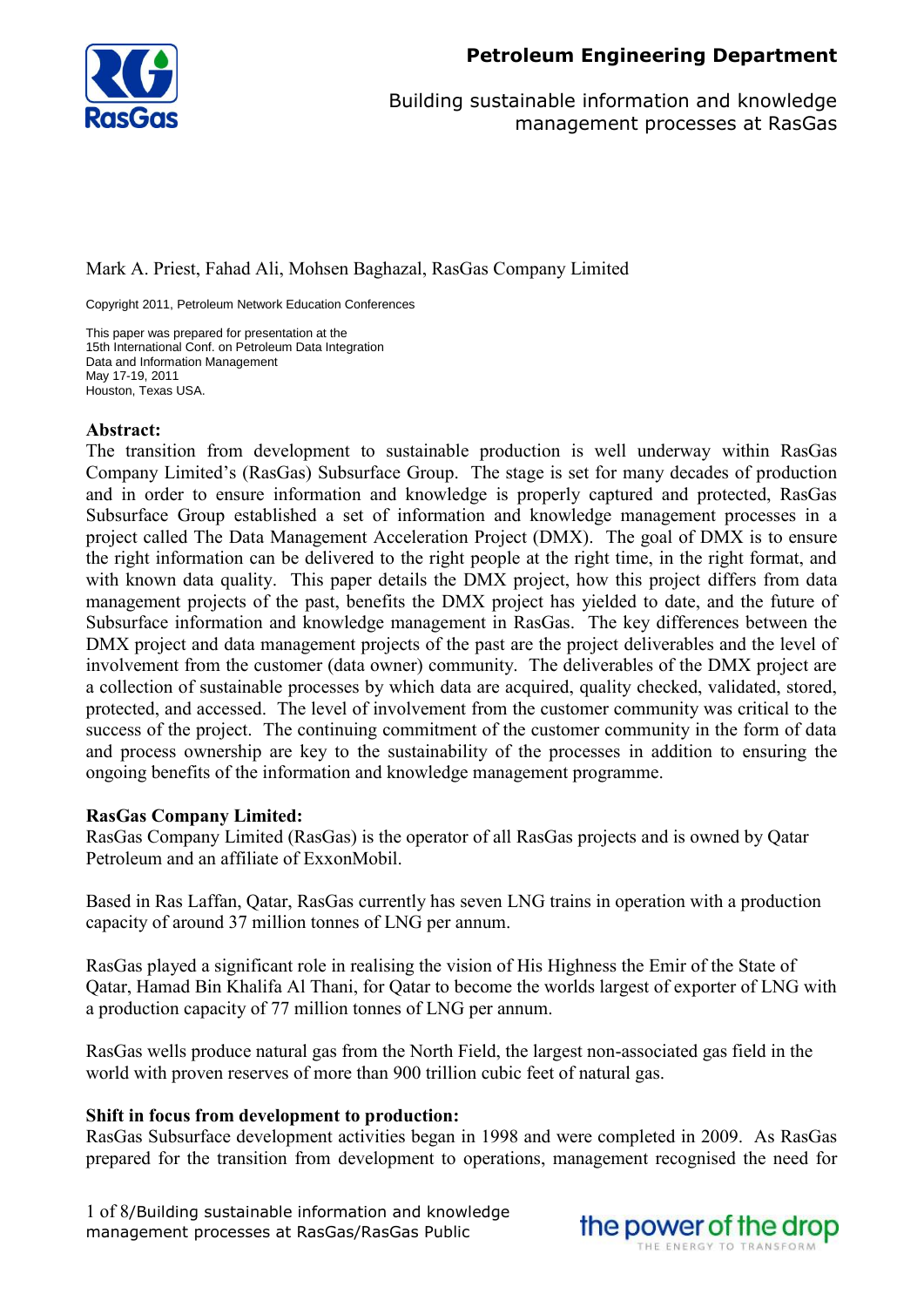

subsurface data management to widen its scope to include both development and operations data and to tune into the operational needs of Surveillance Engineering. The vision: build a sustainable process of information and knowledge management that will ensure the data assets acquired and generated during the field development phase and the data, information, and knowledge acquired during operations and surveillance is organised and managed in such a way as to ensure future generations of surveillance and operations engineers have all the information required to manage the reservoir and ensure production remains on target. The solution must fulfil the current information needs in addition to being flexible enough to meet future information and knowledge management requirements.

# **The DMX project**

The Data Management Acceleration project (DMX) was commissioned to realise the integrated data vision of RasGas Subsurface management. The project scope and approach were intentionally different from all previous projects in that the deliverables of the project were a set of processes that describe the best practices of data management, data ownership and data access for the company. The data management process and the sustainability of the process for the 35 most important subsurface data types was the central focus of the project. More than 70 data owners, subject matter and process experts, workflow consultants, data clerks and support staff contributed to the success of the DMX project.

## **The DMX difference**

Unlike many previous projects which focused on software installation and data loading, the DMX project focused on the process of data capture/creation, data governance, data validation, and data integration. It covered the full life cycle of each data type and the best practice workflows that ensure data is captured, stored, protected, and accessed in standard ways. Another key difference was the role of the data owner. Each data type in the project scope had a defined owner department/section responsible for acquisition/creation in addition to having responsibility of ensuring the scientific validity of the data. Yet another difference between the DMX project and previous projects was the time commitment of the subsurface engineers and geoscientists. The involvement of the data owners in the DMX process was critically important in order to capture the current and desired future processes, but at the same time, the DMX project had to be sensitive to the level of sustained commitment by the data owners because while the DMX project was under way, the business was focused on a 10 rig development campaign. Finally, in order to minimise the potential time conflict between DMX project work and normal business activities, it was decided to proceed with a time and materials based project rather than a fixed price, lump sum model. The data owners greatly appreciated this methodology and comparatively open project time frame. As a result, the data owners contributed high quality time to the project, at the right time, and not in competition with operational focus.

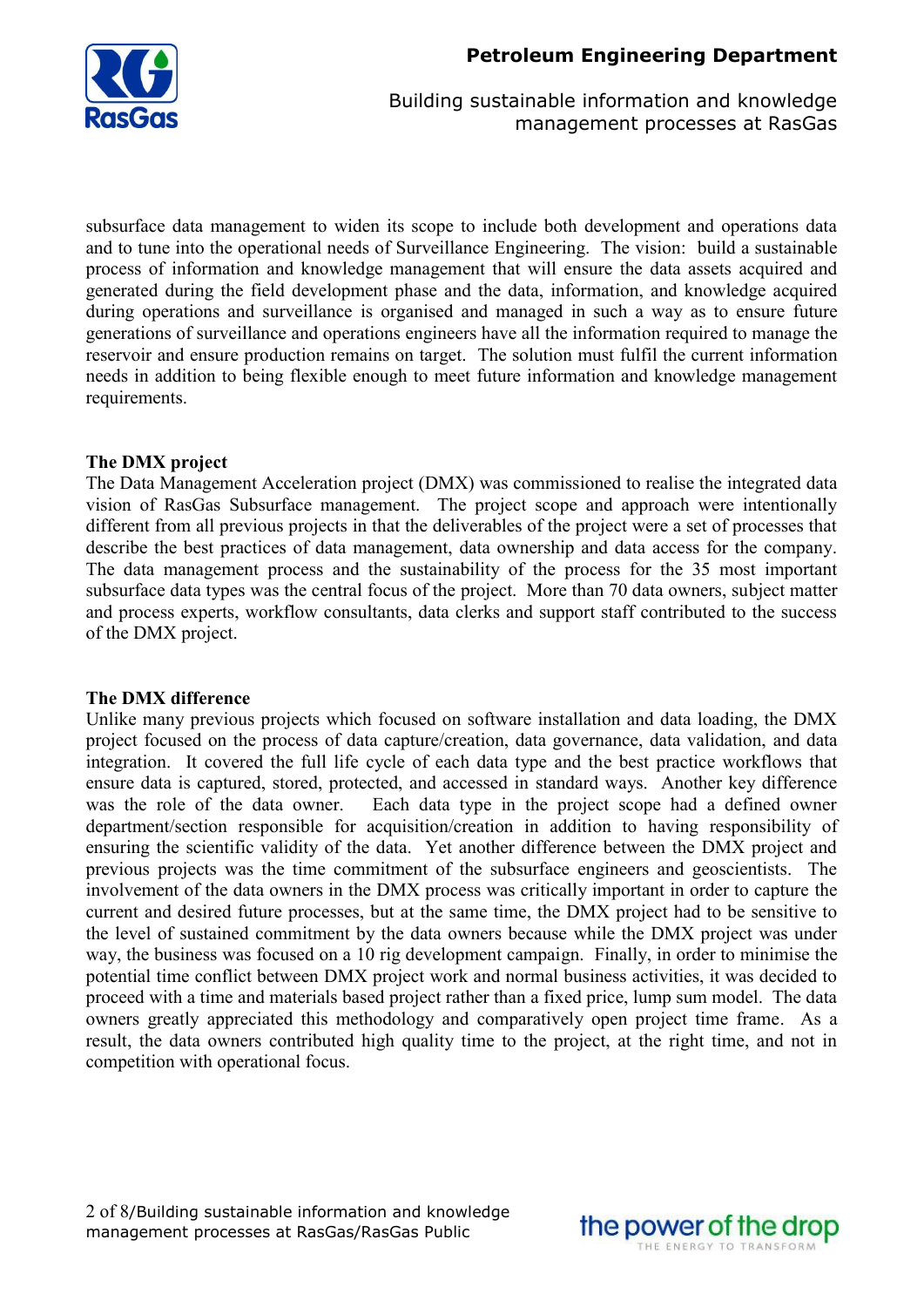

## **The DMX project strategy and assumptions**

Project strategy:

- Use as little time as possible from the business, but enough for a successful project outcome
- Define the master process
- Focus first on the fundamental (Tier 1) data types: XYZ, Header, Directional Survey, Markers, Perforations
- Demonstrate value at the completion of Tier 1 data types or stop the project
- Generate project momentum as early as possible
- Sustain value and project momentum
- $\bullet$  Keep the solution as simple as possible in ensure sustainability
- Establish a method of data challenge in order to engage all users in the QC process
- Leverage the expertise of the data owner (experts) to a wide audience
- Ensure data are presented in an easy to use way and intuitive formats

Project Assumptions:

- Each data type has one and only one owner department or section within the organization
- The data owner is responsible for the scientific correctness of the data and for carefully tracking the quality provenance of the data from the raw/capture state through to finalization
- Data quality will improve as data are made easily visible to the organization
- A data, information, knowledge management culture will be created in recognition of the value the project brings to the business

## **The DMX process and data scope**

The first focus area of the project was the creation of a master process that would result in the definition of data governance for the data types in scope of the project. It was assumed that the project team would become more adept at applying the process to subsequent data types. The project team did translate lessons learned from the early data types and significantly shorted the amount of time required for the later types. In order to maximise the available consulting resources, and at the same time, remain sensitive to the time required from the data owners, the data types were worked in parallel through the phases of the DMX process.

Careful consideration was given to the definition of the Tier 1 data types. It was determined that XYZ, well header, directional survey, markers, and perforations would make up the Tier 1 data scope. These data types were (and continue to be) widely shared between multiple applications within the subsurface technical environment and it was considered essential to ensure consistency between all data sources and that each copy remains consistent with the prime data source. Another consideration was that these data types are the fundamental building blocks of a well managed subsurface data federation and represent the framework in which all other well data types exist.

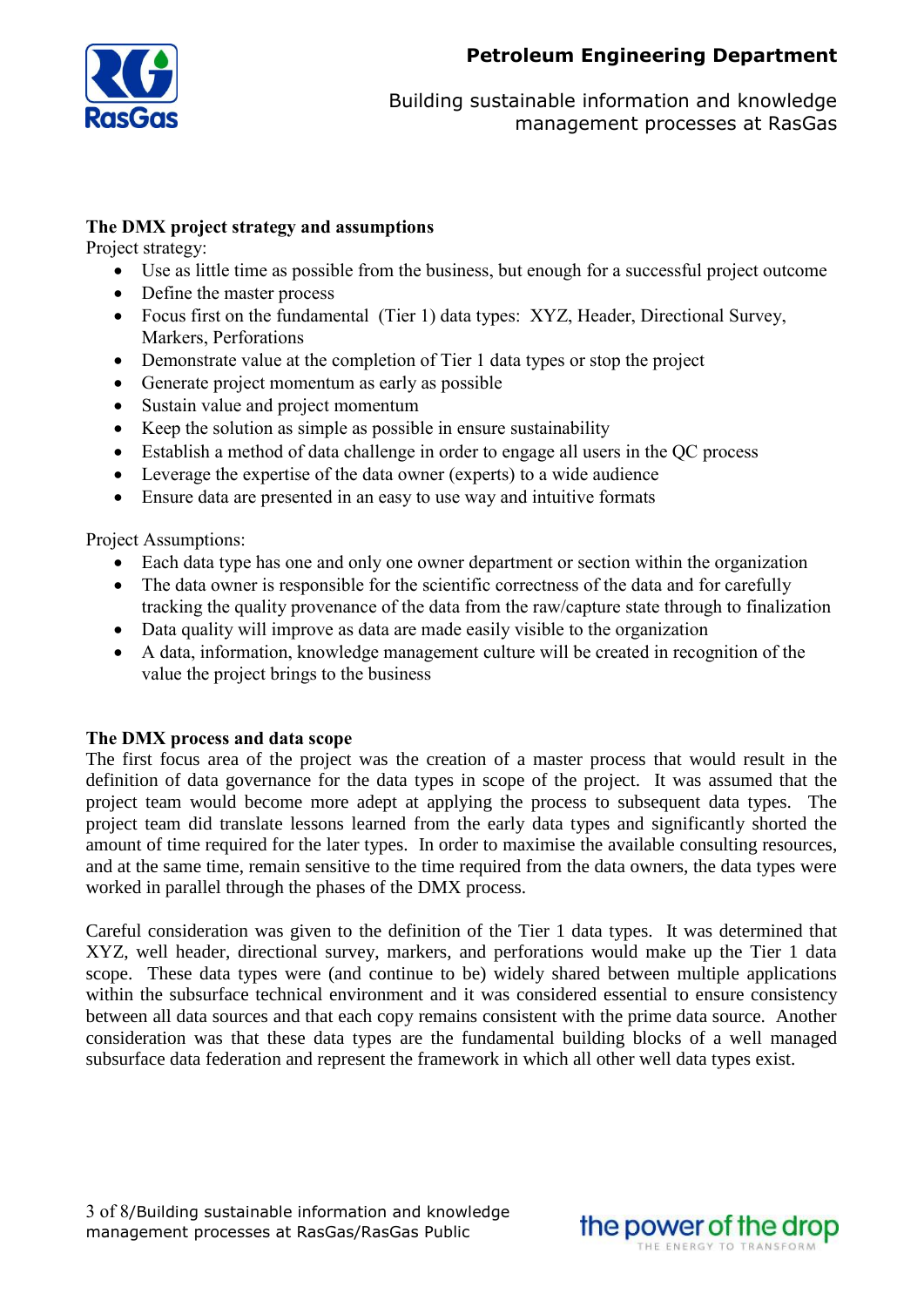

# **The DMX Data Scope**

| <b>Tier 1 Data Types</b>  |
|---------------------------|
| <b>XYZ</b>                |
| <b>Directional Survey</b> |
| <b>Well Header</b>        |
| <b>Markers/Tops</b>       |
| <b>Perforation</b>        |
| <b>Well Status</b>        |

Tier 1 data types represent the framework into which all other data will be placed.

Tier 2 data types focused on Operations and Surveillance

Tier 3 data types focused on drilling and Completion data types

| <b>Tier 2 Data Types</b> |
|--------------------------|
| QTA Log                  |
| <b>Produced Volume</b>   |
| <b>Allocated Volume</b>  |
| WBA                      |
| <b>Well Test-PVT</b>     |
| <b>Well Test-PLT</b>     |
| <b>Well Test-DST</b>     |
| <b>Well Test-MDT/RFT</b> |
| <b>Well Test-Other</b>   |
| <b>Production Test</b>   |
| Sample Test (RG Lab)     |
| <b>Production Events</b> |
| <b>Reservoir quality</b> |
| LogDM-OH                 |
| LogDM-CH                 |
| LogDM-Mudlog             |
| <b>MRT/SRT</b>           |
| <b>Log Catalog</b>       |

At project start up, the technical applications and databases were largely in place, and to a certain extent, populated with operational data. However, two pillars of the managed data environment were upgraded during this project: the legacy Drilling and Completions and Petrophysics databases were replaced with commercial solutions. Many well data types such as well location, directional survey, markers/tops, and perforations were by necessity duplicated across several different project databases and had no method of ensuring consistency or currency of the data between sources. One of the goals of the project was to "tie" data across all subsurface systems and to identify master sources of information, owned and operated by the data owners and all copies of the information. Any data differences between the master source and the copies were brought to the attention of the data owner and the owner of the project database containing the incorrect representation of the master data.

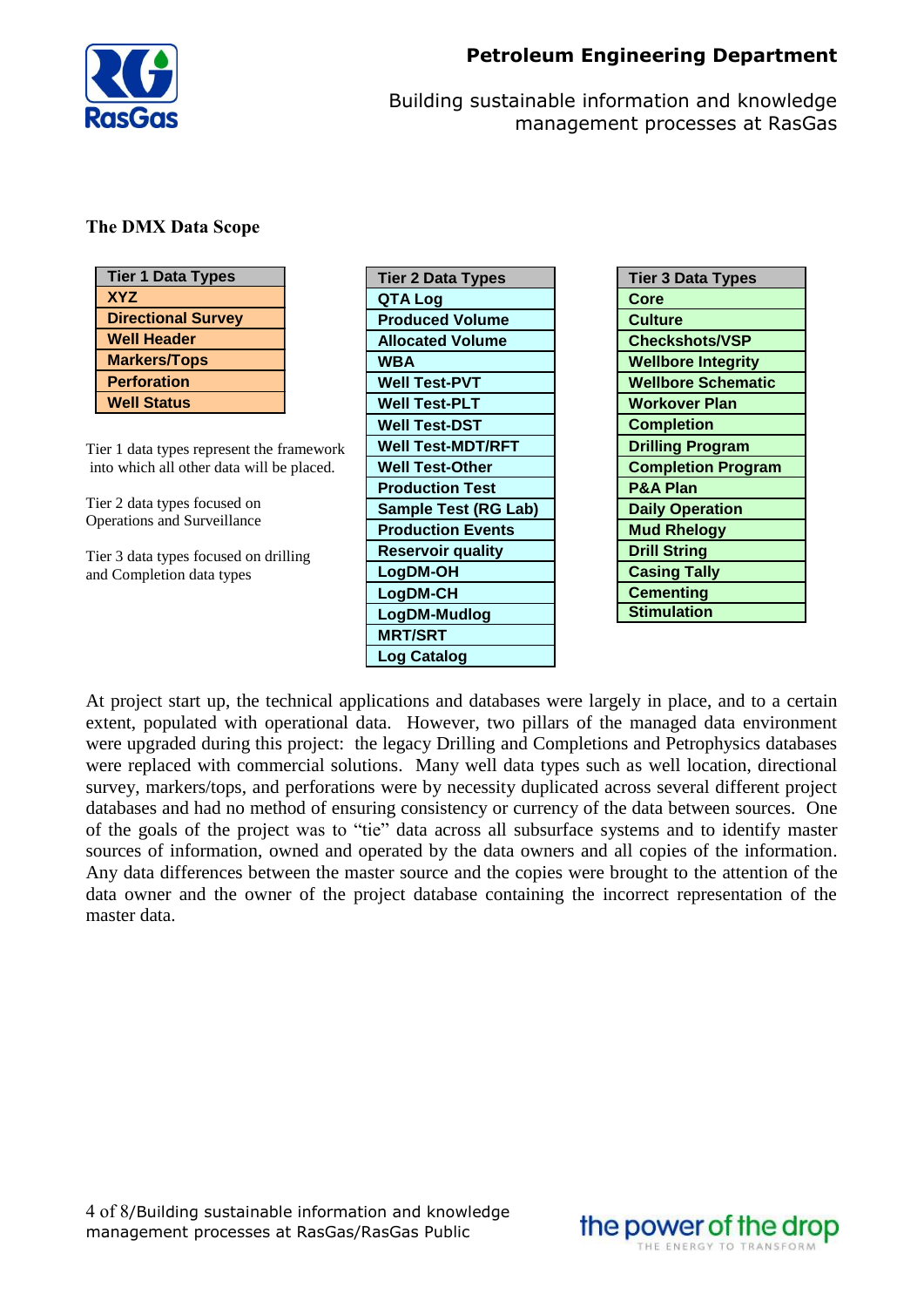

### **The DMX process phases**

The DMX master process was arranged into 6 phases: Discovery, Analysis, Design, Build-Test-Document, Install-Test, Close-out. Each data type was processed through the 6 phases with 5 to 6 data types working through the process at any one time in order to maximise the workflow consultant's time in addition to being as sensitive as possible to the time required from the business.

The Discovery phase represented the kickoff point for the data type. During this phase, the data owner was established/committed and any existing data handling processes were identified along with any existing QC process, data storage and access methods were investigated.

The Analysis phase captured the "As-is" processes of data acquisition, QC and validation, storage and access methods. Data owner signoff ensured that the "As-is" picture was accurate and complete.

During the **Design** phase, the "To-be" workflows were defined by the data owners, any changes/enhancements to the data storage methods and schema were identified and all "codes" compliance issues were identified. Data validation rules were gathered from the data owners and transfer and synchronizations needs were identified then specifications for data transfer and synchronization with Shareholders and internal recipients were drawn up. Also captured in this phase were the report and data visualization specifications for the data type.

The Build/Test/Document phase was concerned with creating the programmes and scripts required to load, manipulate and perform a first-pass level of QC and validation on the data. Scripts to enable data transfer to Shareholders, and data synchronisation between master and project data were built during this phase along with data inconsistency reports to ensure differences were known to both the master data owner and the user of the data which was incorrectly represented in a project database. Finally, the end-users reports were built during this phase. The data owner set the baseline specification of the data visualisation requirements then the data users, i.e. the customers of the data owner, were consulted to insure the visualisation specification was sufficient for the needs.

During the Process Installation and Testing phase, the processes associated with the data type were installed into the production database environment and re-tested. Additionally all process documents are completed.

The Close-out phase marks the end step of the DMX process. The data owners review all processes and sign off, lessons learned are captured and the data owner rolls out the data type and processes to the organisation.

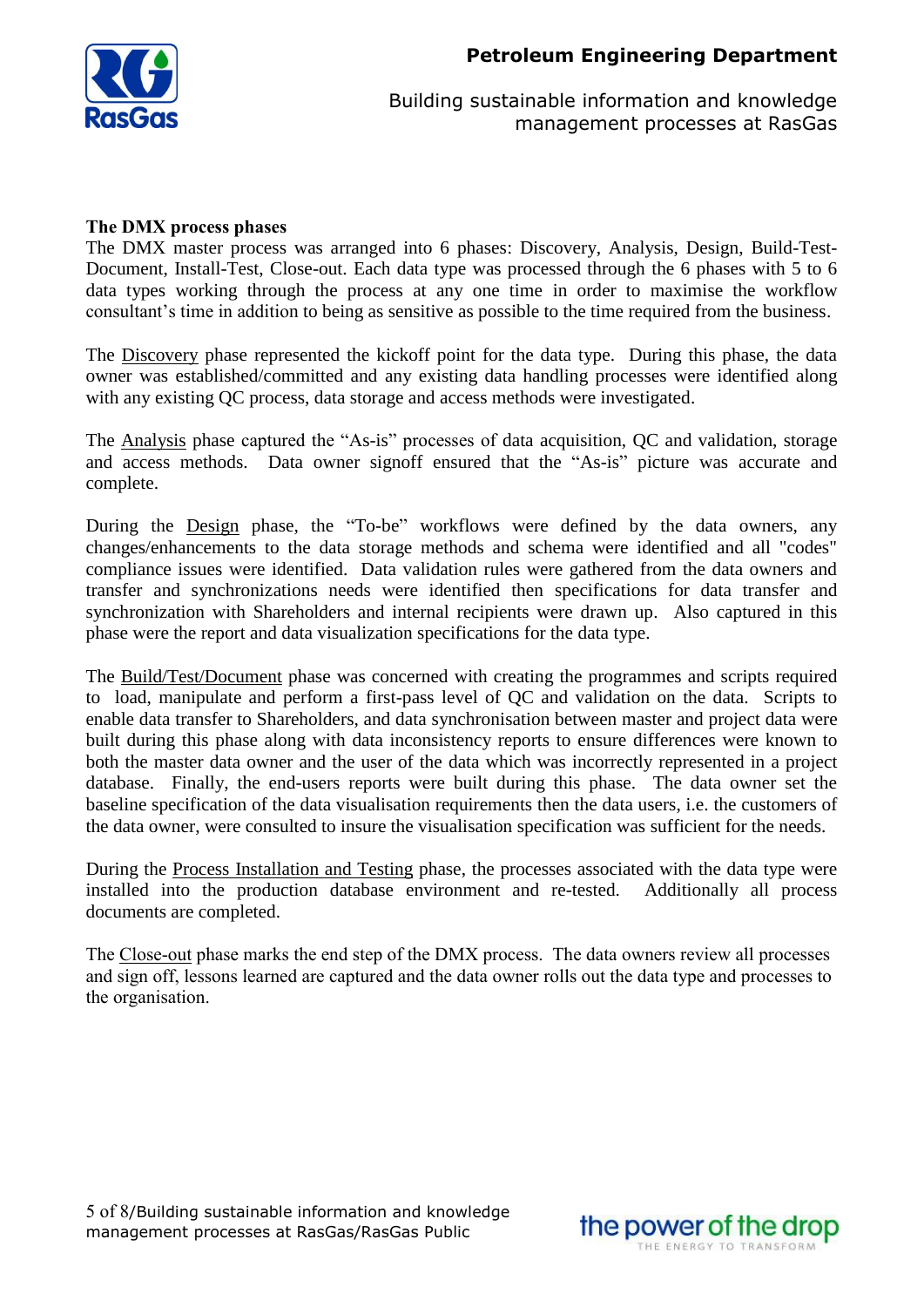

### **The DMX Deliverables**

The DMX project deliverables were the sustainable processes that were created under the direction of the data owners. The workflows describing data owner, data access and data management responsibilities were captured in data ownership, data access and data management process manuals. The best practices which were documented in the process manuals were installed into the organization under the direction of the data owners. All DMX processes are planned for formal and critical review every 36 months or as needed in order to reinforce the best practices or adapt the process to account for changes in workflows, software, or new best practices.

The Data Owner process document contains a description of the Owner's responsibility regarding the acquisition or creation of the data, the QC and validation process, and finally the storage process which details the step-by-step instructions regarding how the data are manipulated and verified within the specific application used as the master source of the data type.

The Data Management process document describes the infrastructure required, the database or application which serves the role of the master source for each data type. Also contained in the Data Management process document is a detailed description of how the data type is integrated within the subsurface managed data environment. In many cases, due to application requirements previously described, data are required to be copied and loaded into more than one target application or database. The description of how these types of data are measured across multiple sources to ensure each of the copies of the data remain consistent to the prime source is also contained in the Data Management process document.

Finally, the most widely distributed process document was the Data Access process. This very brief document describes the single best practice by which the best data or "Best Answer" can be accessed via the subsurface data portal.

### **Project momentum**

Project momentum was generated early in the project by delivering tangible value to the subsurface organisation. As the processes controlling the fundamental data types, XYZ, well header, directional survey, markers, and perforations were perfected by their respective data owners and the data made available to a wide user audience via the subsurface technical data portal, less time was spent by the data owners fulfilling data requests via email or phone. The recognition of the improvement in data quality improved portal usage which in turn emphasized the ease of data access as compared to the legacy system of phone calls and emails. Efficiency gains were multiplied as each successive data type was perfected and brought on-line and the overall improvement in data quality led to a high level of confidence as the data were combined and integrated through out the management data environment. Easy access to high quality data and reports that integrated many types of data in meaningful and familiar ways helped to entrench the new processes in the organization.

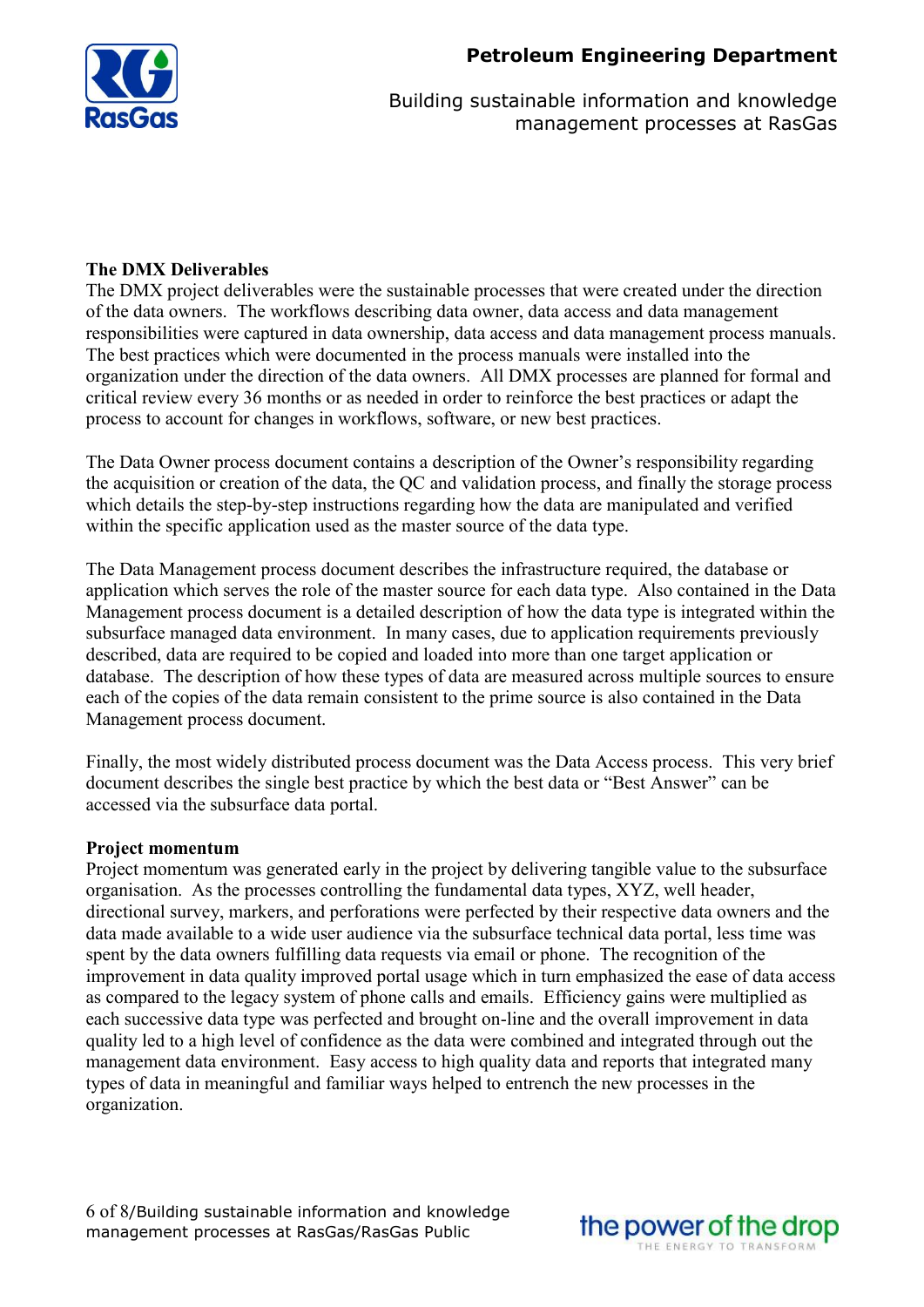



### **Enduring value**

The earliest and most significant benefit the project yielded was organisational time savings and efficiency. By establishing an easy to use data portal, each data owner's expertise is leveraged across the entire data user community. Before the project, subsurface professionals spent as much as 65% of their available staff time searching for, reconciling, and preparing data for use in analysis, surveillance and decision support. The secure data access has reduced search time by more than three staff years and has reduced the support load from the data owner's perspective by providing the data user community a single place to look for the best available data.

Another early value was in regard to data quality. By presenting data to a wide audience of consumers via and easy to use web portal as apposed to the limited access provided only to data owners who know how to use the applications used to master the data, meant more eyes on the data. The "Data Challenge" mechanism associated with each data type ensured that data problems or inconsistencies were reported back to the data owners and the issues tracked until closure.

The extended time line of the project allowed for many focused working sessions with the data owners. The frequent yet focused interaction with the data owners combined with the value that was generated when data types were rolled out to the data user community served to establish a culture of data, information and knowledge management and the realisation that everyone pays a role in the pursuit of perfection with regard to information quality.

The sustainable data governance processes, the efficiency gains, and the smoothness and effectiveness of the overall system has prompted the data owners to grow the data user community. Information consumption has grown substantially as a result of easy access to data of known quality.

The Data Access, Data Owners, and Data Management process documentation are useful training materials for newly hired Subsurface Staff. The process documents clearly describe the provenance of data through out the complete data life cycle.

Finally and most significantly, a culture of data/information/knowledge management has firmly taken hold within RasGas as the RasGas Subsurface has begun to realise the benefits of information and knowledge management as a result of the DMX project. By combining the DMX data types in meaningful ways, information is created that supports reporting, operations, and surveillance functions in addition to providing input to technical decision making. Decisions and lessons learned along with time lapse views of changing well and reservoir conditions are saved with relevant context which has become one of the building blocks of knowledge management for the Subsurface group.

7 of 8/Building sustainable information and knowledge management processes at RasGas/RasGas Public